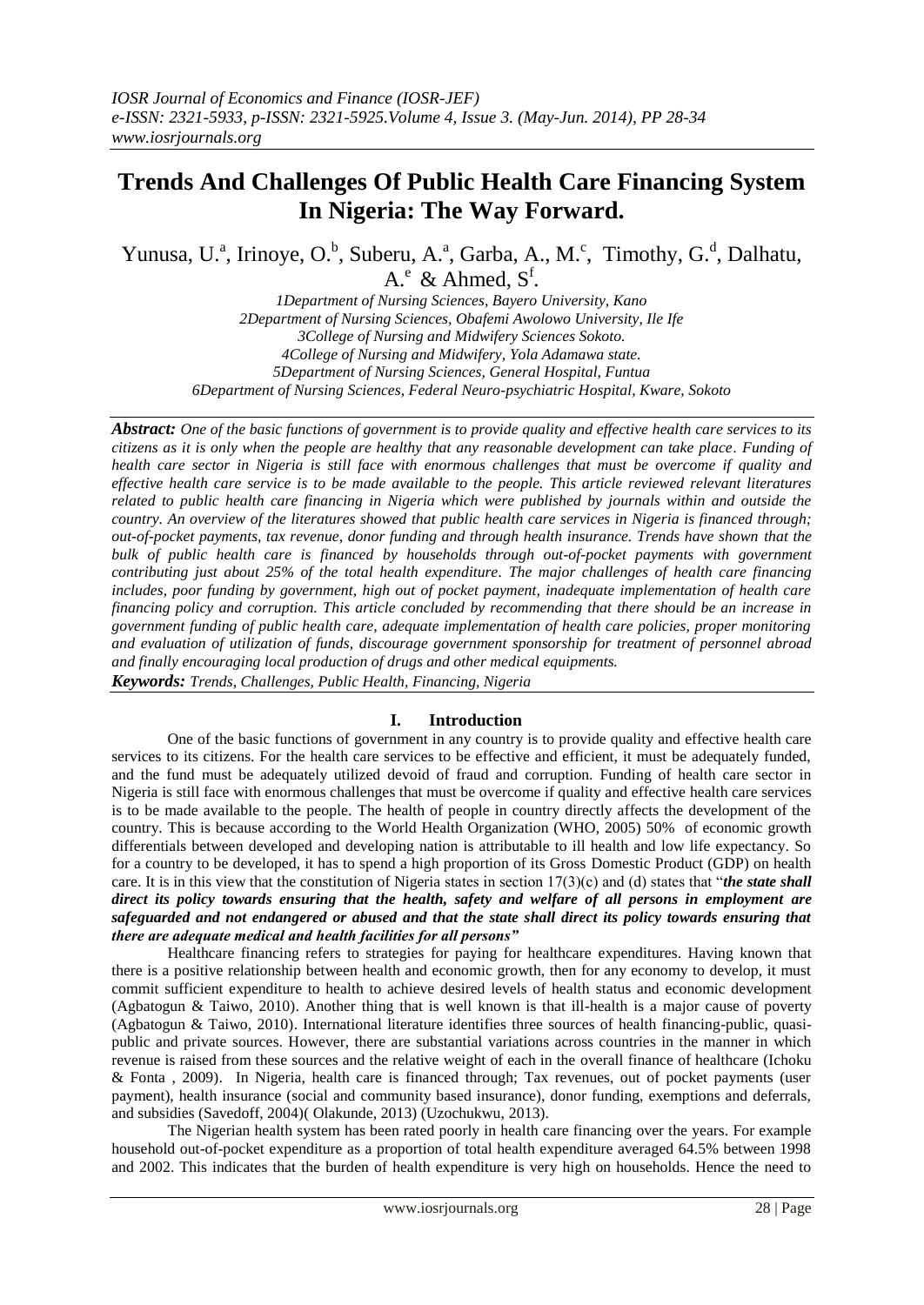explore and improve other sources of financing that are efficient, fair and sustainable (Federal Republic of Nigeria FRN, 2006). This have affected health care delivery in country as the 2008 country"s indicators shows that there was 630 maternal deaths per 100,000 live births, and an under five mortality rate of 124 deaths per 1000 live births. Although Nigeria has seen a 38% reduction of infant mortality rate to 78 deaths per 1,000 live births in 2012, Nigeria still comprises a large share of the world's burden of child and maternal morbidity and mortality (Federal Ministry of Health FMoH, 2014).

# **II. Public Health Care System In Nigeria**

Public health care in Nigeria is provided in three levels; the primary, secondary and tertiary all of which are managed by the local, state and federal governments respectively. Primary health centers are the first point of contact for patients, providing preventive, curative, health promoting and rehabilitative services. At the secondary care level, patients are referred for specialized services from the primary health care level, through out-patient and inpatient services of hospitals for general medical, surgical, paediatrics, obstetrics, gynaecology and community health services. The tertiary level is the apex health care system in Nigeria consisting of teaching hospitals, federal medical centers and other specialist hospitals which provide care for specific disease conditions or specific groups of patients. In Nigeria, many secondary and tertiary health facilities are crowded with patients that have simple ailments that can be managed at the primary health centers which typically have many idle health care workers. However, there are some services that should be provided at all levels of care such as immunization, antenatal care and family planning (The Nigerian academy of science, 2009). Although the local governments have the main responsibility of managing the Primary Health Care PHC, all the three tiers of government and various agencies participate in the management of the PHC. This at times results in duplication, overlap, and confusion of roles and responsibilities (World Bank, 2010)

# **III. Public Health Care Finance System In Nigeria**

Health care financing refers to the collection of funds from various sources (example; government, households, businesses, and donors) pooling them to share financial risk across larger population groups and using them to pay for services from public and private health care providers. The objectives of health care financing are to make funding available, ensure appropriate choice and purchase of cost-effective interventions, give appropriate financial incentives to providers and ensure that all individuals have access to effective health services, achieving equity and efficiency in use of healthcare spending, ensure that essential healthcare goods and services are adequately provided for, ensure that the money is spent wisely so that the Millennium Development Goals MDGs could be achieved (Uzochukwu, 2013) (Soyibo et al, 2005). The major sources of finance for the health sector in Nigeria are the three tiers of government (Federal State and Local Government), public general revenue accumulated through various forms of taxation, the health insurance institutions (private and public), the private sector (firm and households), donors and mutual health organizations (Soyibo et al, 2005).

Selection of an adequate and efficient method(s) of financing in addition to organizational delivery structure for health services is essential if a country is set to achieve its national health objective of providing health for all (Carrin, Evans & Xu, 2007). Nigeria as county has developed several policies and strategies to ensure that the health care sector is adequately financed (Uzochukwu, 2013). These policies are to serve as guide to the way government allocate and effectively manage fund in the health care sector. The Nigerian policies and plans for addressing health care financing includes; The National Health policy, Health Financing policy, National Health Bill and the National Strategic Health Development Plan (National Health Plan) 2010 – 2015 (Uzochukwu, 2013). The National Assembly passed the National Health Bill on March 22, 2014. The objective of the National Health Policy is to strengthen the national health system such that it would be able to provide effective, efficient, quality, accessible and affordable health services that will improve the health status of Nigerians. It prescribed the development of a National Health Financing Policy, as one of the means of achieving accessible, sustainable, affordable, equitable and efficient health care delivery. (Federal Republic of Nigeria FRN, 2006).

#### **Health Care Financing Options in Nigeria. i.Tax Revenue**

This is a health financing system where government revenues are the main source of health care expenditure (Savedoff, 2004). Public health facilities in Nigeria are financed primarily by the public through tax revenue. The federally collected revenue consist of crude oil and gas export proceeds, petroleum profit tax, royalties and the related proceeds of domestic crude oil sales/other oil revenues, companies" income tax, customs and exercise duties, value-added tax (VAT), tax on petroleum products, education tax, and other items of independent revenues to the federal government. (Obansa & Orimisan, 2013)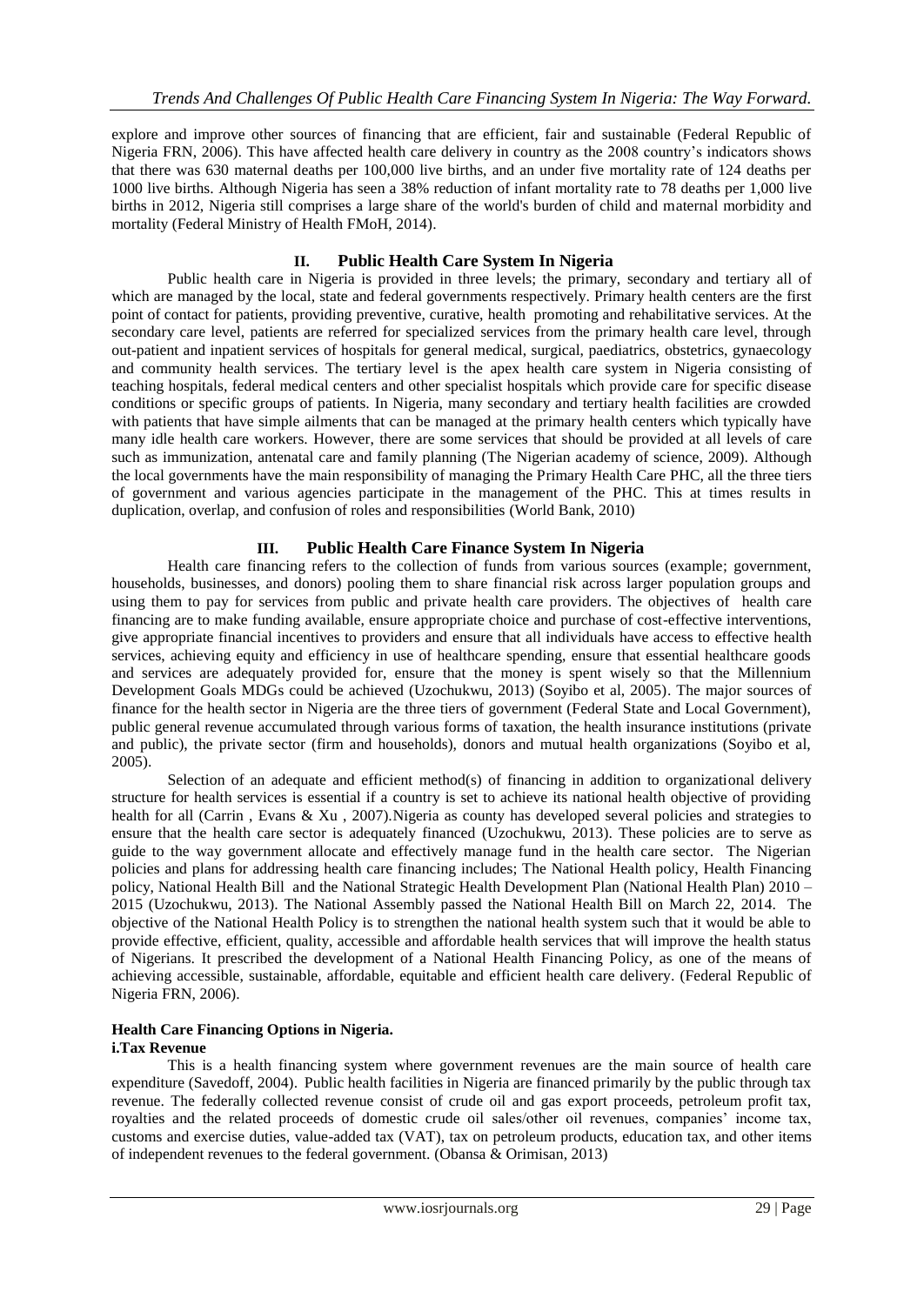The results of study by Agbatogun & Taiwo, (2010) showed that Gross Domestic Product GDP is the most important determinant of health allocation. The total government health expenditure as a proportion of Total Health Expenditure (THE) was estimated as 18.69% in 2003, 26.40% in 2004, and 26.02% in 2005 (Soyibo, Olaniyan & Lawanson, 2009) Federal government capital expenditure on health has not been significant over the years. In the Abuja Declaration which Nigeria and 43 other African countries signed, in 2001, they committed themselves to spending 15% of their annual budgets on public health, but this has not been achieved over the years as the Nigerian government continues to pay leap service to the funding of the nation"s health services system. (Obansa & Orimisan, 2013). Remarkably, the federal budgetary component of health expenditure has increased over the years. It increased from 1.7% in 1991 to 7.2% in 2007 (WHO, 2009, Nigerian Health System, 2011). Nevertheless, the budgetary allocation for health is still below the 15% signed by the Nigerian government in the Abuja declaration (WHO, 2009). Nigeria spends less than 5% of their gross domestic product (GDP) on health, and annual per capita health spending is less than US\$ 35 proposed by Commission on Macroeconomics and Health (FRN, 2006).

## **ii. Out of Pocket Payment**

Out-of-pocket payments are payments made directly by a patient to a health service provider without reimbursement. This involves payment for health care at the point of service. The charges levied for health care services are referred to as user fees. The scope of user fees is quite variable and can include any combination of drug costs, medical material costs, entrance fees, and consultation fees. (Lagarde & Palmer, 2006). Evidence indicates that private health spending accounts for about 64% of total health expenditure and could be more than US\$ 23 per capita. The results provide evidence on the impoverishing effect of healthcare payments on households. On average, about 4% of households are estimated to spend more than half of their total household expenditures on health care and 12% of them are estimated to spend more than a quarter (FRN, 2006). Out-ofpocket payments account for the highest proportion of health expenditure in Nigeria. Out-of-pocket expenditure as a proportion of THE averaged 64.59% from 1998 to 2002 (Soyibo, 2009). In 2003, it accounted for 74% of THE. It decreased to 66% in 2004 and later increased to 68% in 2005 (Soyibo et al, 2009). This implies that households bear the highest burden of health expenditure in Nigeria.

#### **iii. Donor Funding**

This is the means of financing health care by external agencies and nongovernmental organization such as the World Health Organization, World Bank and United Nations Children Fund. The annual average official development assistance inflow from 1999 to 2007 was estimated at US\$ 2.335 and US\$4.674 per capita, respectively (United Nations Development Program UNDP, 2011). These figures are way below the Sub-Saharan African average of US\$28 per capita (7.57). The contribution of development aid to health care financing in Nigeria was estimated as N27.87 billion (4% of THE) in 2003. This increased by 29% to N36.04 billion (4.6% of THE) in 2004 and by just 1% to N36.30 billion (4% of THE) in 2005 (Soyibo et al, 2005) Although the international assistance to the Nigerian health sector is increasing, it still accounts for a small proportion of public health expenditures. The united states agency for international development USAID during the World Economic Forum on Africa WEFA which held in Abuja Nigeria between  $7<sup>th</sup>$  to 9<sup>th</sup> may 2014, announced a US\$20 million scheme to provide affordable financing options and increase capacity in Nigeria Primary Health care system to assist in preventing child and maternal mortality (FMoH, 2014).

#### **iv.Health Insurance**

This comprise of the social insurance and community based health insurance

## **Social Insurance**

Health Insurance is a branch of insurance business, a social device whereby financial loss is spread over so many members of the public thereby allowing healthcare delivery to be spread to the poor and the rich by payment of voluntary or compulsory premiums or contributions that they can afford since income distribution in any society is highly skewed with most people in the very low income brackets. The idea of a National Health Insurance Scheme was first considered by the authorities in 1962 but was established by Decree No 35 of 1999. The Decree states that "there is hereby established a scheme to be known as the National Health Insurance Scheme (in this Decree referred to as "the Scheme") for the purpose of providing health insurance which shall entitle insured persons and their dependants the benefit of prescribed good quality and cost effective health services as set out in this Decree". It was not until 43 years after that the sum of 26 billion Naira was set aside for the scheme in the 2005 budget. The NHIS decree statutorily allows each insured person to decide which health centre he wishes to register with. A monthly capitation is paid to the health centre from the pooled funds. Health Maintenance Organizations (HMOs) are empowered to coordinate the activities of the health centers as they dispense healthcare to the insured while the over-all regulation of the scheme rests with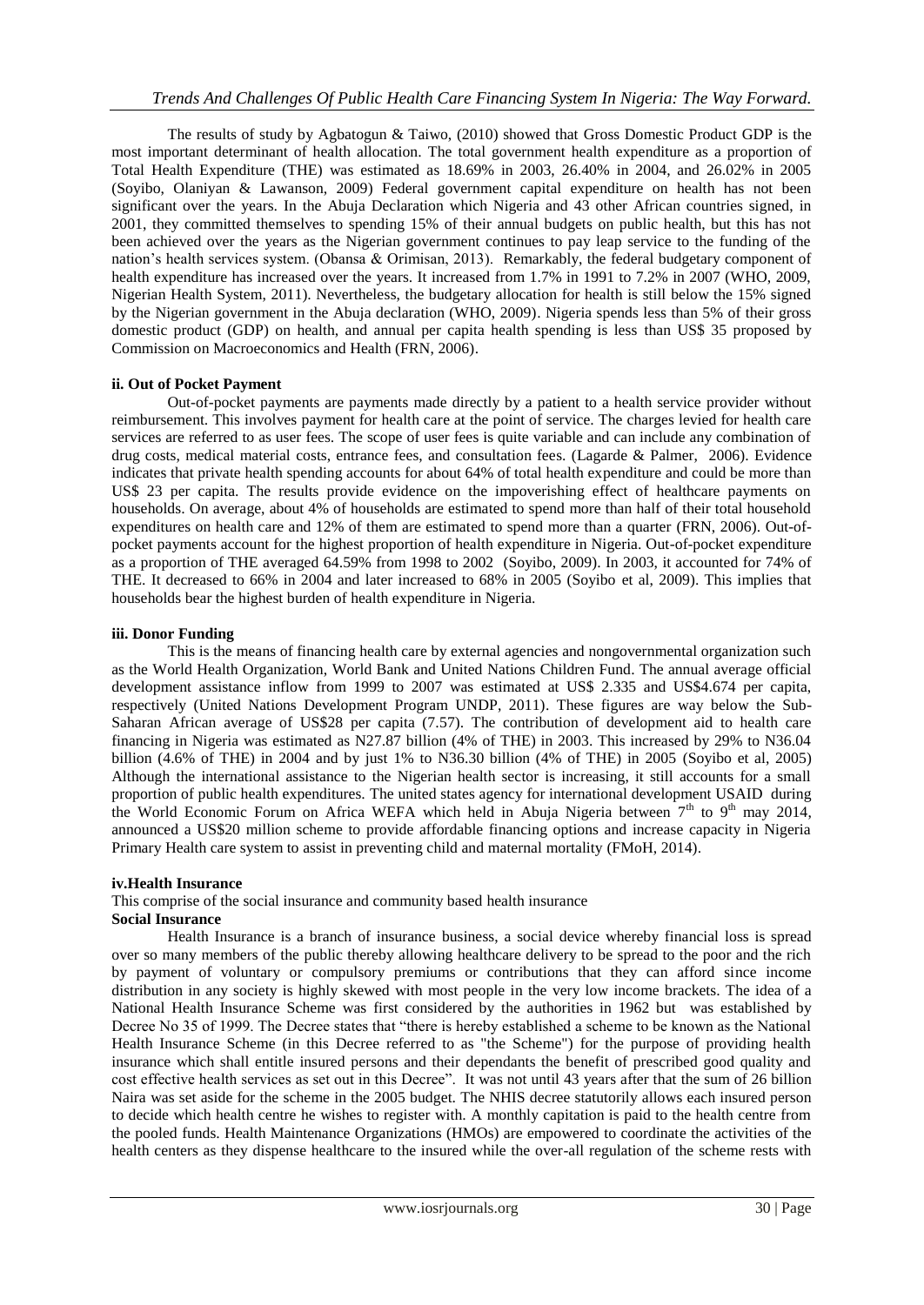the National Health Insurance Scheme Council. The council was established by the same decree (Advocate Health, 2007).

#### **Community Based Health Insurance**

Community based health financing or community financing for health is referred to as a mechanism whereby households in a community (the population in a village, district or other geographical area, or a socialeconomic or ethnic population group) finance or co-finance the current and/or capital costs associated with a given set of health services, thereby also having some involvement in the management of the community financing scheme and organization of health services. There may also be various forms of community financing; a scheme can involve the direct payment of health services or health services inputs such as drugs, the payment of user fees for services organized via the scheme, or community based health insurance. Community health insurance is common denominator for voluntary health insurance schemes that are labeled alternatively as mutual health insurance schemes (mutual health organization, HMO) and medical aid societies or medical aid schemes. The common characteristics however are that they are run on a non-profit basis and they apply the basic principle of social health insurance. (Obansa & Orimisan, 2013).

#### **v. Exemptions**

This is a less emphasized means of financing health care sector, Exemption is health care financing strategy whereby some vulnerable members of the community particularly under-five children and pregnant women are exempted from paying for health care services. Majority of states in the country have policies and programmes aimed at providing free Maternal and Child Health MCH Services. But funding level, benefit package and coverage show wide variation across states (Obansa & Orimisan, 2013). This kind of health care financing strategy is associated with problems which includes; fraud and corruption in providing the drugs and other health care resources that are meant for the exempted people leading to short supply, some members of the community who can afford the health care services still go and compete for the few resources leading to overcrowding and ineffective health care services.

## **IV. Trends Of Public Health Care Finance System**

Over the years, government resources dedicated to health care are extremely low in Nigeria. According to World health Organization (WHO; 2004), private health spending represents the largest proportion of total health expenditures in Nigeria. In 2004, private out-of-pocket health expenditure was equal to nearly 70% of total health expenditure in Nigeria. Prepaid plan represent around 5% of total health spending. Government health expenditures represent 30.4% of total health expenditure for the period. (Obansa & Orimisan, 2013)

Federal Government capital and recurrent expenditures to the health sector between 2003 and 2007. The federal government capital expenditure on health were N6.4 billion (2.6%) in 2003, N18.2billion (5.2%) in 2004, N21.8 billion (4.2%) in 2005, N32.2 billion (5.8%) in 2006 and N41.8 billion (5.5%) in 2007, a clear downward trend. The health sector total capital expenditure in the period 2003-2007 was 5.0% compared with allocation to agriculture, (13.7%), education (6.5%), administration, (33.1%), economic services, (47.9%). Funding to the health sector got to its peak in 2006 after which it started to decline in subsequent years. (Obansa & Orimisan, 2013) The Federal Government annual recurrent expenditure on health were N33.3 billion (3.4%) in 2003, N34.2 billion (3.0%) in 2004, N55.7 billion (4.2%) in 2005, N62.3 billion (4.5%) in 2006 and N89.6 billion (5.6%) in 2007 respectively. The average percentage of recurrent expenditure in the period 2003-2007 stood at 4.3% compared with education, (7.5%).

The total government health expenditure as a proportion of Total Health Expenditure was estimated as 18.69% in 2003, 26.40% in 2004, and 26.02% in 2005 (Soyibo, Olaniyan & Lawanson, 2009). Remarkably, the federal budgetary component of health expenditure has increased over the years. It increased from 1.7% in 1991 to 7.2% in 2007 (WHO, 2009, Nigerian Health System, 2011). Nevertheless, the budgetary allocation for health is still below the 15% signed by the Nigerian government in the Abuja declaration (WHO, 2009) Nigeria's health expenditure is relatively low, even when compared with other African countries. The total health expenditure (THE) as percentage of the gross domestic product (GDP) from 1998 to 2000 was less than 5%, falling behind THE/GDP ratio in other developing countries such as Kenya (5.3%), Zambia (6.2%), Tanzania (6.8%), Malawi (7.2%), and South Africa (7.5%) (Soyibo, 2005).

Out-of-pockets account for the highest proportion of health expenditure in Nigeria. Out-of-pocket expenditure as a proportion of THE averaged 64.59% from 1998 to 2002. (Soyibo, 2005).In 2003, it accounted for 74% of THE. It decreased to 66% in 2004 and later increased to 68% in 2005 (Soyibo et al, 2009). This implies that households bear the highest burden of health expenditure in Nigeria.

In terms of donor funding, the contribution of development aid to health care financing in Nigeria was estimated as N27.87 billion (4% of THE) in 2003. This increased by 29% to N36.04 billion (4.6% of THE) in 2004 and by just 1% to N36.30 billion (4% of THE) in 2005 (Soyibo et al, 2005). In 2005, health insurance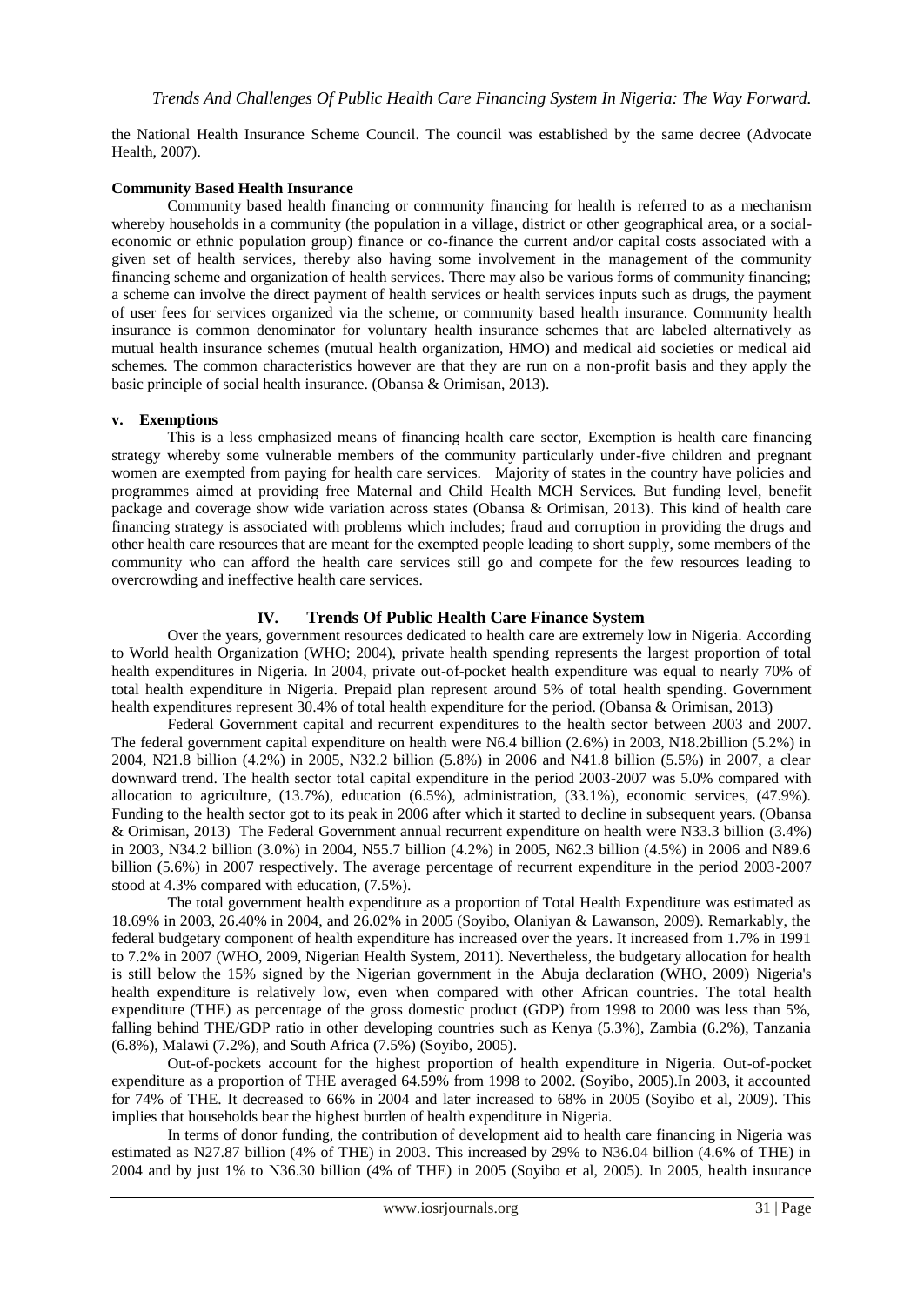companies and firms accounted for 2% and 1% of THE, respectively (Onwujekwe, Onoka & Uzochukwu, 2009).

The level of government expenditures in the Nigeria health sector over the years tells a story of neglect. Before the civilian government came into power in 1999, the annual government expenditures on health was \$533.6 million in 1980 after which it nose-dived, reaching a trough of \$58.8 million in 1987. By 1999, significant increases in health expenditure were noticed, reaching a peak in 2002 at \$524.4 million ( Health Reform Foundation HERFON, 2006, CBN, 2006).

## **V. Challenges Of Health Care Finance Systems In Nigeria**

Achieving a successful health care financing system continues to be a challenge in Nigeria. Limited institutional capacity, corruption, unstable economic, and political context have been identified as factors why some mechanisms of financing health care have not worked effectively. (Adinma & Adinma, 2010). Study conducted by Ichoku & Fonta , (2009) has shown that there is a large incidence and severity of catastrophic healthcare financing in Nigeria. Furthermore, effective use of the meager financial resources available to the health sector in Nigeria remains a problem and challenge. (National Open University of Nigeria NOUN, 2007). challenges facing the public health care financing in Nigeria include;

- i. Inadequate political commitment to health, leading to poor funding of health in general, and Primary Health Care in particular.
- ii. Gaps in the area of stewardship and governance as evidenced by lack of clarity of the role of government, at all levels in financing health care.
- iii. Inadequate or non implementation of health policy that clearly spells out how funds are to be allocated and spent in the health sector.
- iv. Governance issues with the NHIS and poor buy-in by the states limit coverage.
- v. Dominance of Out of Pocket payments presents possibilities of under/oversupply of services depending on financial abilities.
- vi. Non exploitation of other sources of health financing
- vii. Several stakeholders, including development partners finance health independently and not in accordance with governments' policy thrust. This has led to inefficient use of scarce resources and duplication of efforts.

## **VI. Solutions To Challenges Of Health Care Finance System In Nigeria**

The Federal Government should explore and improve other sources of financing that are efficient, equitable, fair and sustainable (Federal Republic of Nigeria FRN, 2006). According to Ejughemre (2014) there is evidence that the private sector could be a key player in delivering health services and impacting health outcomes, including those related to healthcare financing.

Increased funding to the health sector, government should massively increase investment and public spending on health to at least 15% of its budget as signed by the Nigerian government at the Abuja declaration. Despite the variety of financing sources, the level of health spending is relatively low. Nigeria spends less than 5% of her gross domestic product (GDP) on health and per capita health spending is slightly lower than US\$35 per person per year. At a minimum, per capita health spending must increase to \$60 in order to provide a minimum range of services.

Also, government should strive to promote the development of industries and relevant manpower to enhance local capabilities in the production of drugs, including Anti Retro Viral and laboratory reagents, medical equipment and spare parts to improve supplies and maintenance capabilities so as to reduce cost and improve efficiency.

Furthermore, there should be a ban on the financing of government officials going overseas for medical treatment. Better mind-sets and behavior, Pay-for- performance bonuses and other incentive programs would motivate health workers to provide high-quality care efficiently. Prudent management of the scarce funds will go a long way in changing the Nigerian health care financing situation. To achieve this, the Federal Ministry of Health will need to provide strategic, progressive leadership. A leadership that is willing to discard failed and tired structures, systems and indeed individuals. (Obansa & Orimisan, 2013)

Effective monitoring and evaluation (M&E) of performance and tracking the use of resources, health policies and reforms. Implementation of health financing policies and actions need to be monitored and evaluated at regular intervals. The current WHO agreements on intellectual property rights, which effectively limit the access of the poor countries to essential medicines and cheap drugs, must also be opposed by the governments and people of the poor countries (Chike, 2006).

Nigerian policy makers should pay closer attention to the health sector by increasing its yearly budgetary allocation to the sector. Nevertheless the key to good results lies not in ordinarily increasing particular budgetary allocation but rather in implementing a public finance system that, to the extent possible, links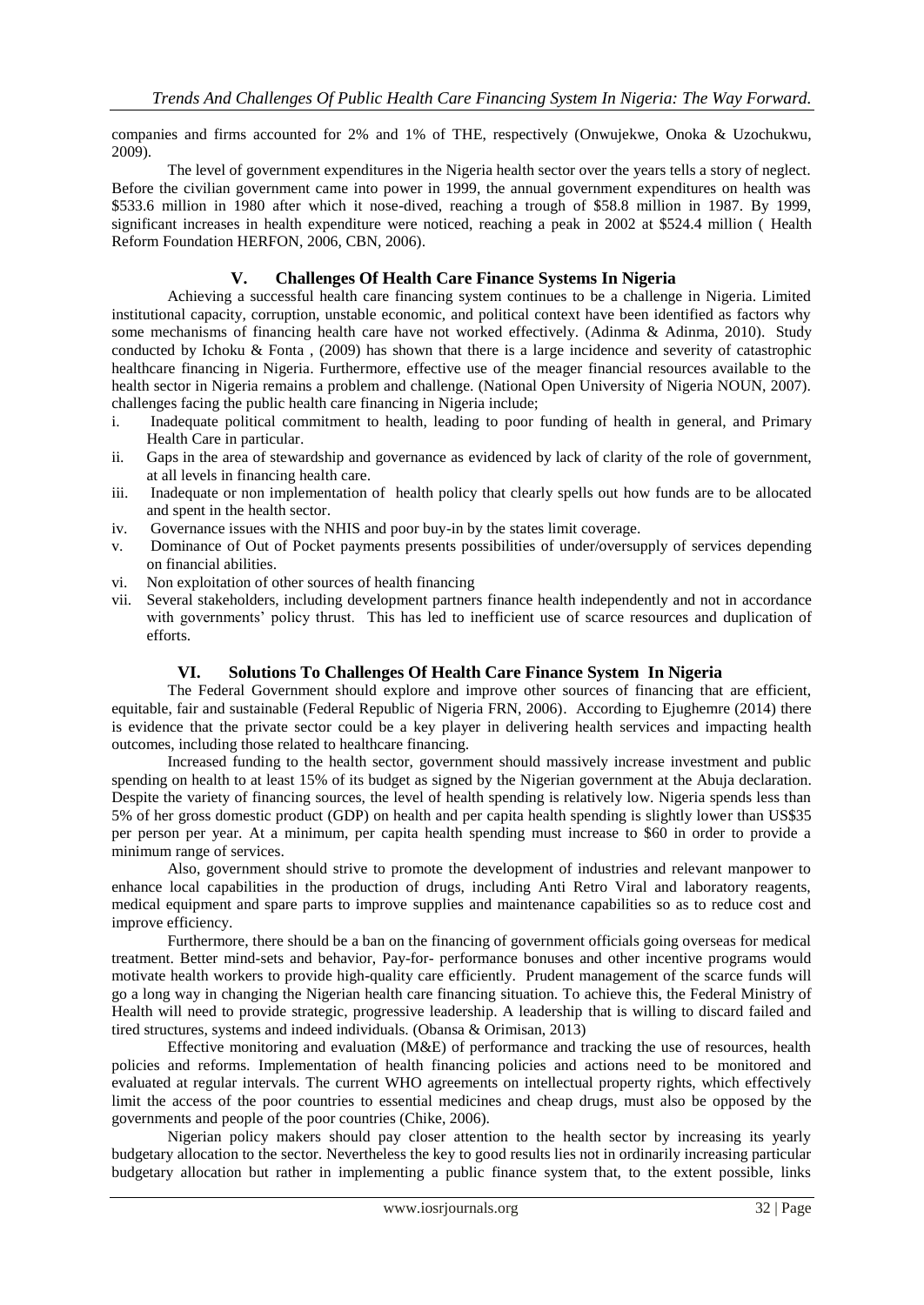specific expenditure and revenue decisions and ensure the usage of the allocated fund as transparently as possible (bakare and olubukun, 2011). More funds should be set aside for training and retraining of health workers so that they can be more efficient and more workers (labour) should be recruited into the health sector so as to bring about growth not only in the sector but in the whole economy. Some strategies to tackle health sector challenges in Nigeria may include improved access to primary healthcare; strategic and purposeful leadership in health delivery services; increasing funding to the health sector; amongst others (Obansa & Orimisan, 2013)

#### **VII. Conclusion**

The health of any nation is a very vital to the development of that country, therefore, for any country to develop then the health care sector must adequately funded. The way health care is financed varies across different countries. Nigeria finance its public health care through tax revenue (by the federal, state and local government), out of pocket payments (also refers to as user fees), donor funding and health insurance. An overview of reviewed literatures indicates that a greater percentage of public health care financing in Nigeria comes from house hold in the form of out-of-pocket payments while the total government health expenditure out of the total health expenditure is estimated as just 18.69% in 2003, 26.40% in 2004, and 26.02% in 2005 (Soyibo, Olaniyan & Lawanson, 2009). The Nigerian public health care sector is faced with a lot of challenges ranging from inadequate funding, financing policies and inadequate management of the scarce resources. It is therefore recommended that government should massively increase investment and funding to at least 15% of its annual budget on public health as signed at the Abuja declaration, effective monitoring and evaluation of the utilization of funds, encouraging local production of drugs and other necessary requirements of the health sector, increase funds for training and research amongst health workers and discourage use of public funds for people to travel abroad for medical services. This is to encourage will encourage the use of such funds in developing the country"s health sector.

#### **References**

- [1]. Adinma, E. D. & Adinma, B. J. (2010). Community based healthcare financing: An untappedoption to a more effective healthcare funding in Nigeria. Niger Med 51:95-100.
- [2]. Advocate Health (2007). Health care Financing in the developing world: is Nigeria"s healthinsurance scheme a viable option? ADVOCATE HEALTH. 2007
- [3]. Agbatogun, K. K. & Taiwo, A. S. (2010). Determinants of Health expenditure in Nigeria. Journalof research in National development. 8(2).
- [4]. Bakare, A. S. & Olubukun (2011). Health care expenditure and economic growth in Nigeria: An empirical study. Journal of Emerging Trends in Economics and ManagementSciences.(JETEMS). 2(2): 83-87.
- [5]. Carrin, G., Evans, D. & Xu, k.(2007) Designing health financing policy towards universalcoverage. Bull World Health Organ 2007;85:652.
- [6]. Centra Bank of Nigeria CBN (2005). "Annual Reports and Statement of Accounts". CBN Reports, 2000, 2001, 2002, 2003 as quoted in World Bank Country Report for Nigeria,2005.
- [7]. Chike I, (2006) "Nigeria Health Sector Reforms: Rhetoric or Real?" Nigeriaworld Onlinenewspaper, Thursday, June 22.
- [8]. Curran, C. R. & Totten, M. K. (2010). Expanding the role of Nursing in Health care governance.Nursing economics. 28(1).
- [9]. Ejughemre, U. J. (2014). Accelerated reforms in Health care financing: the need to scalp up private sector participation in Nigeria. International journal of health policy and management. 4(1): 13-19
- [10]. Federal Ministry of Healh FMoH (2014). USAID, Nigeria announces US\$20 assistance to prevent child, maternal mortality. World Economic Forum on Africa WEFA  $7<sup>th</sup>$  to  $9<sup>th</sup>$  may 2014. Abuja Nigeria.
- [11]. Federal Republic of Nigeria (2004). "Health sector Reform Programme Strategic thrusts with a logical framework and a plane of action 2004-2007" (Sept).
- [12]. Health Reform Foundation HERFON, (2006) "Nigeria Health Review", Health Reform Foundation of Nigeria, Kenbim press Ltd, Ibadan. Pg10-12,130,19.
- [13]. Ichoko, H. E. & Fonta, W. M. (2009). Catastrophic health care financing and poverty: empirical evidence from nIgeria. Journal of social and economic development. 11(2).
- [14]. Lagarde, M. & Palmer, N. (2006) Evidence from Systematic Reviews to Inform Decision Making Regarding Financing Mechanisms That Improve Access to Health Services for Poor People: A Policy Brief Prepared for the International Dialogue on Evidence Informed Action to Achieve Health Goals in Developing Countries (IDEAHealth) in Khon Kaen; Thailand. 13-16 December 2006. Geneva: Alliance for Health Policy and systems Research; 2006.
- [15]. National Health Insurance scheme (2011). Retrieved on jun  $10^{th}$  2011 from: http://www.nhis.gov.ng/.<br>[16]. National Open University of Nigeria NOUN (2007). Health Economics. Lagos. National Open Univer
- National Open University of Nigeria NOUN (2007). Health Economics. Lagos. National Open University of Nigeria. 4(1)
- [17]. Nigerian Health system.[Online].retrieved on April 27th 2011from [http://www.who.int/pmnch/countries/nigeria-plan](http://www.who.int/pmnch/countries/nigeria-plan-chapter-3.pdf)[chapter-3.pdf.](http://www.who.int/pmnch/countries/nigeria-plan-chapter-3.pdf)
- [18]. Obansa, S. A. J. & Orimisan, A. (2013). Health care financing in Nigeria: prospects and challenges. Mediterranean journal of social sciences.  $4(1)$ .
- [19]. Olakunde, B.O. (2012) Public health care financing in Nigeria. Which way forward? Ann Nigeria Med. 6 (1): 4-10
- [20]. Onwujekwe, O., Onoka, C. & Uzuchukwu, B. (2009). Is community based health insurance equitable strategy for paying for health care? Experiences from southeast Nigeria. Health policy. 92. 96-102
- [21]. Palmer, N., Mueller, D.H., Gilson, L., Mills, A. & Haines, A. (2004) Health financing to promote access in low income settings -How much do we know? [PUBMED](http://www.ncbi.nlm.nih.gov/entrez/query.fcgi?cmd=Retrieve&db=PubMed&list_uids=15474141&dopt=Abstract) 364:1365-70.
- [22]. Savedoff W. Tax-based financing for health system: Options and experiences. Geneva: WHO; 2004.
- [23]. Sekhri, N. & Savedoff, W. (2004) Private Health Insurance Implication for Developing Countries. Geneva: World Health Organization; 2004.